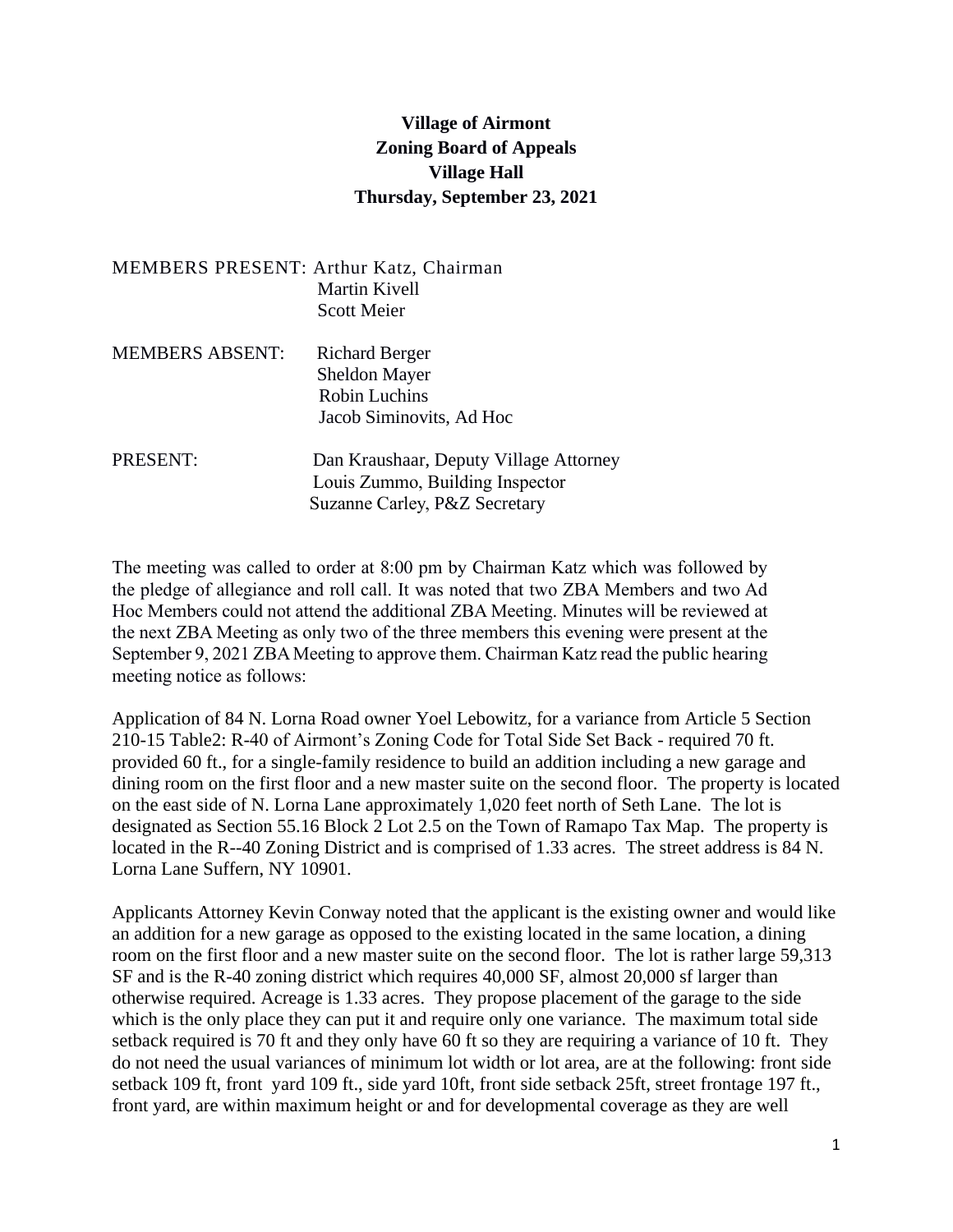within the requirements which is usually the biggest variance required. The existing house is 3,670 SF and with the addition it will go to 8,755 SF.

Location of the home is remote as there is an conservatory easement on one side of the property and an emergency access road on the other side of property. Property is quite removed. This addition does not pose any negative impacts as it will increase property values and will benefit the surrounding neighbors. Will not create a negative precedent. One garage is replacing another garage.

The applicants Engineer Tony Celentano the side entry will be a garage addition will be a frontage entry garage. There is an O&R easement with a sewer and conservation easement giving only one option for the location of the home on the parcel. The side set back is the only variance needed as they are short 10 feet but do not need any other variances.

Dan Kraushaar asked the Engineer if he was familiar with the High Voltage Proximity Act which prevents any construction of a structure/s within an O&R Utility Easement. Dan stated he wanted to ensure if any structure is within the proposed additional. Tony Celentano stated that there is no structure within 150 ft. It was suggested and agreed to put a map note on the drawings as such indicating so.

Marty Kivell questioned the square footage of the other homes that exist on N. Lorna since this would be increasing to 8,755 SF with the proposed addition. He noted that most of the homes are approximately 5,000 SF and this addition is quite larger. He noted that the Building, Inspector's denial letter indicated they were adding a garage, a kitchen, dining room, master suite, etc. The height elevations don't indicate the total height appears to be 38 ft vs. the code of 35 ft. He asked the Building Inspector what his thoughts were. The Building Inspector commented that the drawings are hand drawn and not drawn to scale. He had issues on the questions as it is hard to as certain to the height. By taking measurements he could verify the height but the drawings are worthless. They need to be done correctly, to scale, stamped, sealed and certified drawings. He also noted that they are converted part of the garage so that there are two kitchens.

Marty Kivell asked the applicants attorney if he did an analysis on the surrounding neighbors home size. Kevin Conway stated he did not do an analysis on the average size of the surrounding homes. He noted that he was looking at Google Earth while on the meeting and they appear to be  $3500$  SF  $-4,000 +$  SF perhaps some at  $5,000$  SF.

Dan Kraushaar requested that the narrative be updated to reflect that the existing garage is going to be converted to two kitchens and that the square footage will go from 3,670 SF to 8755 SF. Kevin Conway agreed to do so and submit.

Scott Meier asked if the plans are not drawn to scale accurately is the height taken care of? The Building Inspector advised he was able to calculate it manually by measuring and that it is. He noted that the existing garage was to become a kitchen yet the plans say to be a kitchen existing. Dan Kraushaar noted that the application needs to be updated as well to reflect this not just the narrative. There was a question on the family size and the applicant's spouse Rachel Ezra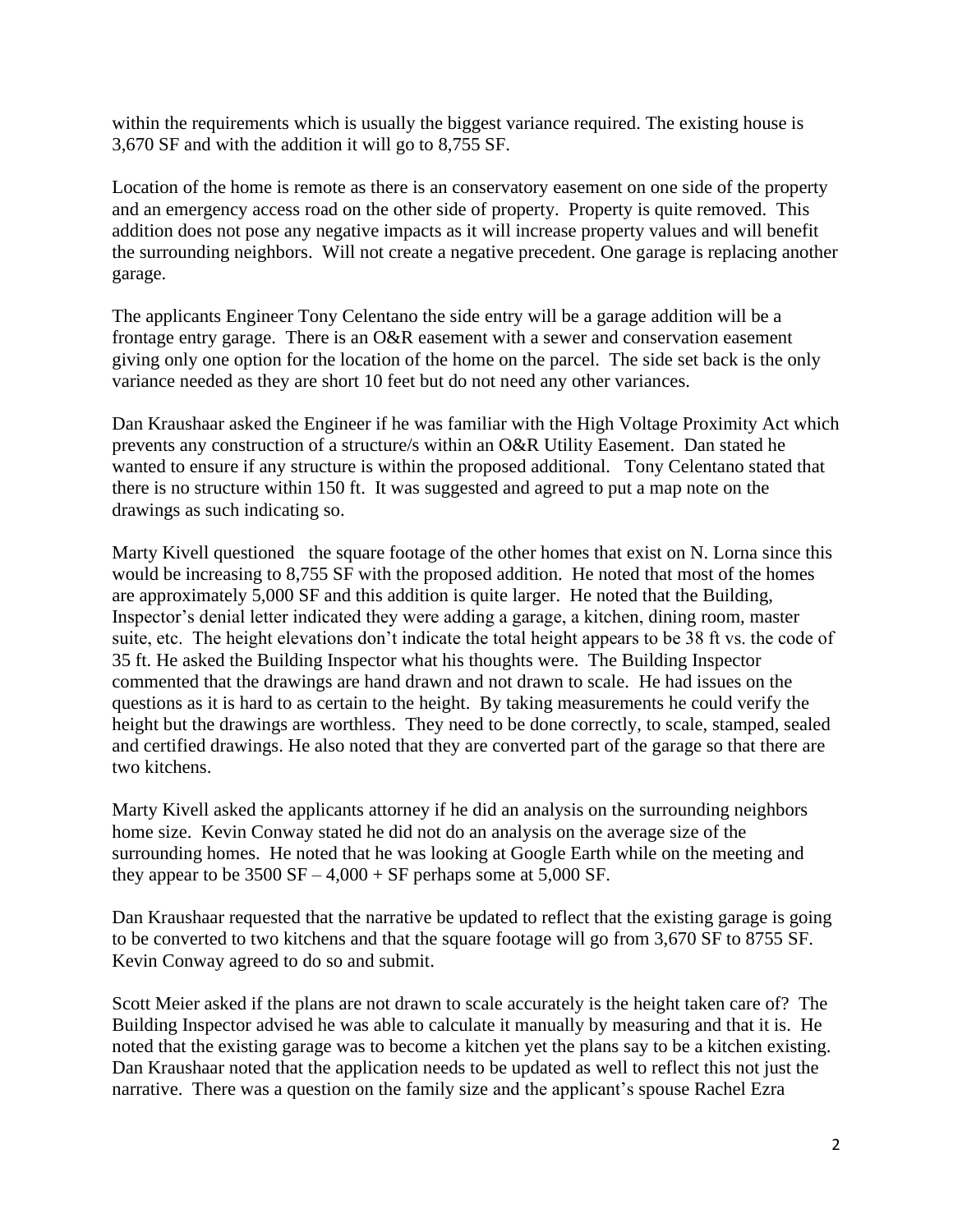indicated that there are three children and two adults but need to increase the size of dining room etc. as both she and her husband come from extremely large families each of them is one of 15 & 16 children so they have a lot of family that come to visit. She clarified that they are making the kitchen larger and need to take area from the garage. She stated that their dining room is very small and by putting the new dining rom behind the new garage it will give them more room. They have three bedrooms upstairs and the master suite will provide more room.

The P& Z Secretary read into the record the following: RC Sewer letter dated 8/26/201, RC Environmental Health dated 8/23/2021, TOR Public Works letter dated 9-8-2021 and noted that no GML was required for this application.

At 8:10pm Marty Kivell opened the public hearing which was seconded by Scott Meier. All in favor motion carried.

Melanie Phillips – 217 Cherry Lane was sworn in and state that she had questions on the kitchen and dining room and mentioned she had concerns with the sewer system with the number of people that could be in the home. She asked if there would be any future hearings on the matter. It was noted that it is dependent upon the public hearing either being continued or closed.

Marty Kivell indicated that the number of people that are in someone else's home at any given time is not for the board to say or determine that is a personal. They only issue the ZBA is charged with is determining the variance for total side setback.

Scott Meier inquired that once they vote will the the proper drawings to scale be submitted before a permit is issued. Kevin Conway confirmed that the blueprints will be confirmed whether or not that they are accurate before anything is submitted to the building department.

Marty Kivell explained that based on the size of the property there is no FAR variance request the box is not changing, the question is the configuration changing? The room size doesn't matter it's the addition and the variance that is being sought.

Danielle Meehan – 18 Ackerman Avenue sworn in and noted that to add to Melanie's comments that there have been a lot of sewer spills on Lorna Lane and she had concerns that it could be close to wetlands as a bigger house provides a bigger use of facilities.

Martin Kivell Made a motion to close the public hearing which was seconded by Scott Meier. All in favor motion carries.

Dan Kraushaar confirmed that this application is a Type II Action requiring not further review. Martin Kivell made a motion that in terms of SEQRA this application for 84 N. Lorna is declared as a Type II action and does not require any further review. The motion was seconded by Scott Meier. Roll call vote on the SEQRA:

Member Kivell - Aye Member Meier- Aye Chairperson Katz - Aye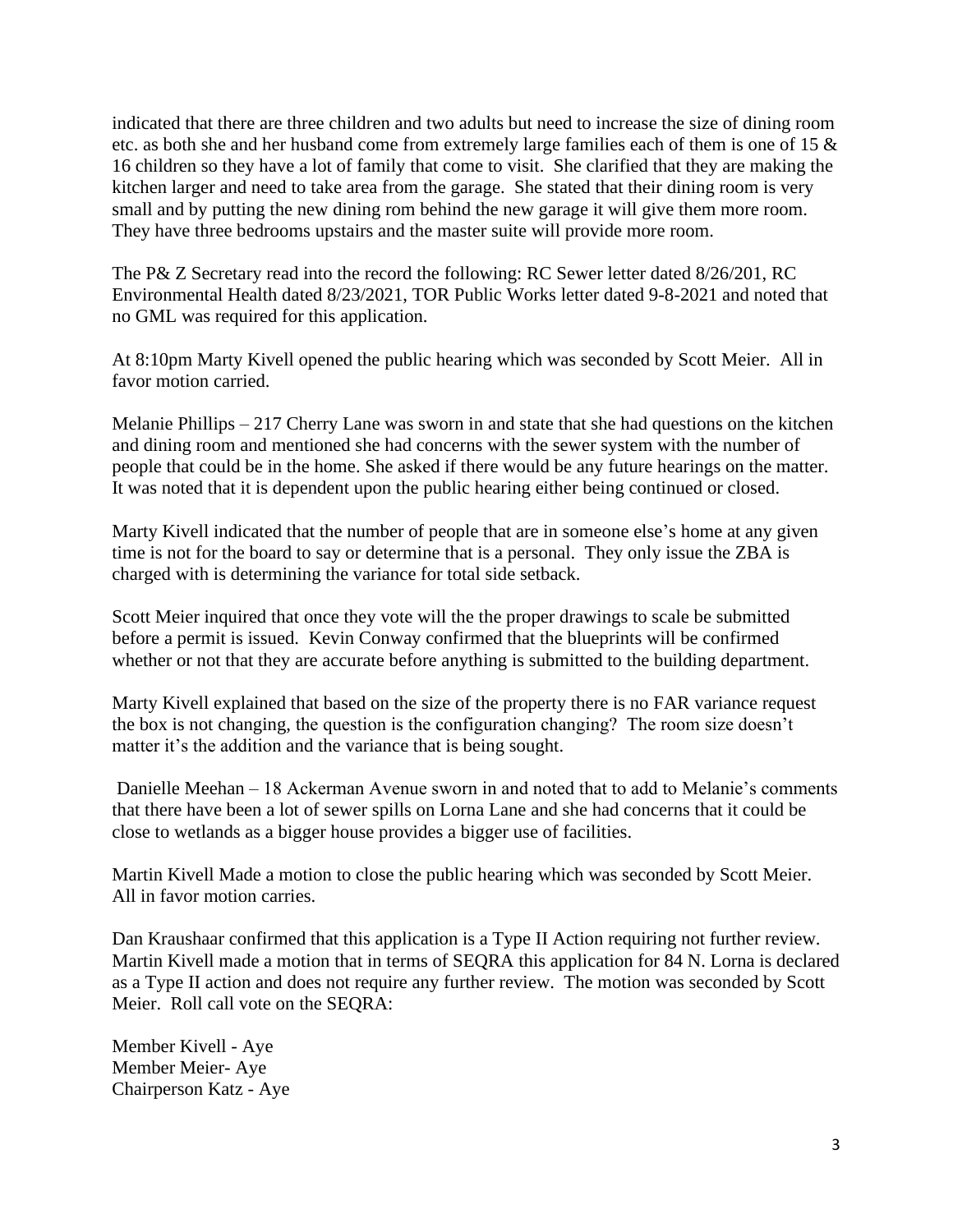Motion passes on the SEQRA 3 to 0.

Items that the applicant needs to take care of are: update application; update narrative to reflect the use of the replacement of the garage; update application page to reflect that Celentano is the Engineer not Rachel Barese, Ultimately application changes and the scaled accurate drawings so that the Building Inspector has something that can be relied on for a Building Permit Application.

Kevin Conway noted that the applicant has no objection contingent on all of these items being completed so not to have them return for an additional meeting. Wetlands are not an issue as the applicant's Engineer gave testimony that the proposed addition will be at least 100 ft away as per Village Code. Arthur Katz asked if it is also far enough away from the O&R Easement, Tony Celentano confirmed that as well.

Kevin Conway agreed to proceed with the three conditions as part of the approval – update narrative, application page and have signed  $\&$  sealed, accurate to scale drawings to be submitted before putting in for a Building Permit.

Martin Kivell made a motion to the application for 84 N. Lorna Road for Yoel Lebowitz for a variance from Article 5 Section 210-15 Table 2: R-40 of Airmont's Zoning Code for Total Side Set Back - required 70 ft. provided 60 ft. for the residence to put in an addition for a master suite, a dining room, a second kitchen, subject to the above three conditions as stated.

Based on plans from Anthony Celentano, last revised 8/4/2021 and that architecturals from Kevin Cieslukowski, PE dated 3/10/2021 will be updated, drawn to scale, sealed and certified and revised as previously noted. Scott Meier seconded it.

Roll call vote:

Member Kivell – Yes, with respect to size the surroundings are similar style for two story homes and this is an oversized lot , it is on a larger piece of property. He noted that what actions and conduct of the number of people visiting the residence is private and for the privacy of the owner it says something about liberty. Private existence is not for the ZBA to verify but given the extent of the variance he votes yes as it is not a great request in of itself.

Member Meier -Listened to the citizens and homeowners. Vote yes although it is kind of large and hope that Kevin comes back with homes in the future that are less than 8,000 sf it is rather large.

Chairman Katz- Yes for the variance. It is a large house but on a large lot. No one has issued any complaints from the neighbors or surrounding areas therefore I agree and vote yes.

Motion carries 3 to 0 variance approved and granted.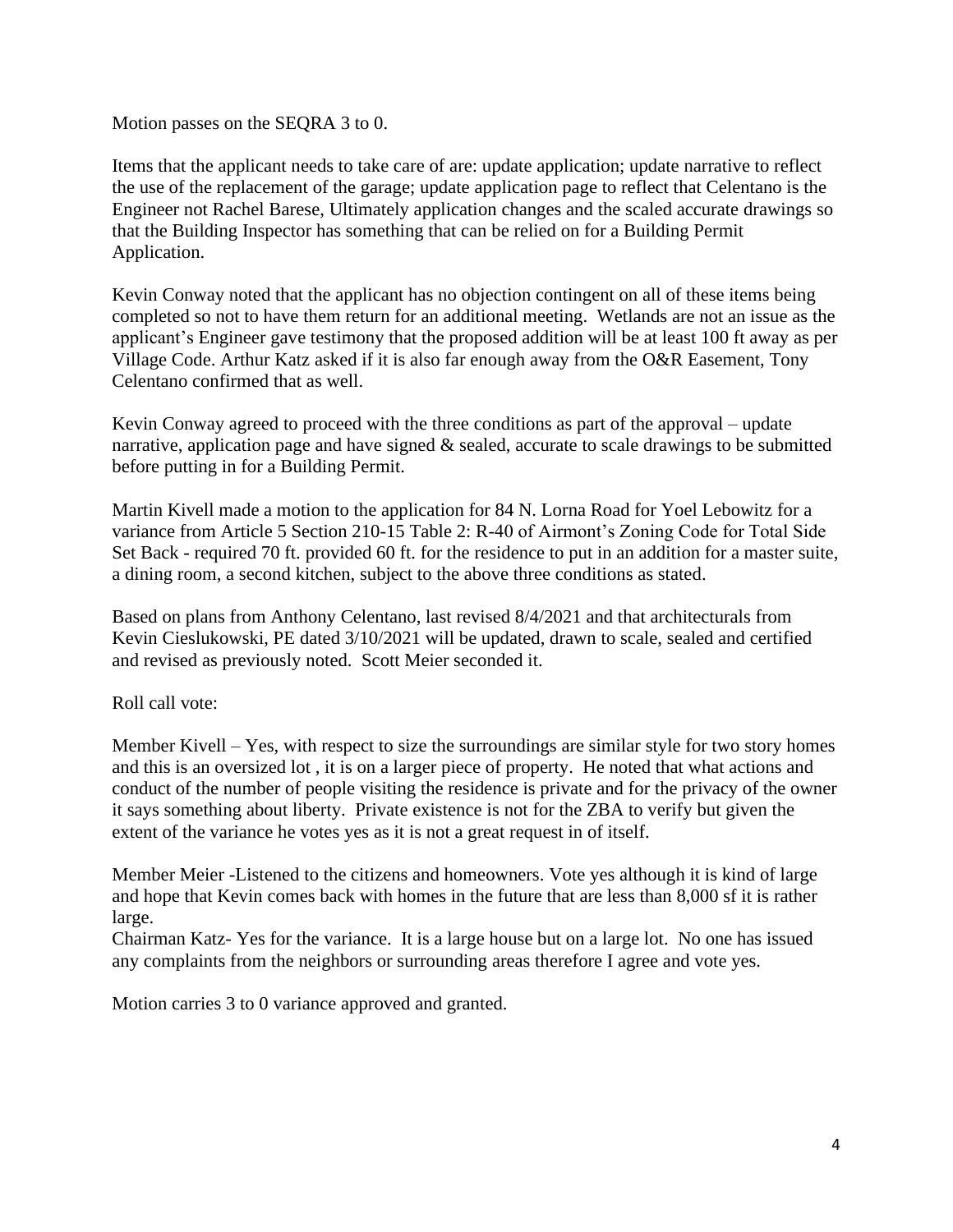Application of **Mayer A. Kleinman** the owner of a one-family dwelling for an appeal on the determination of the Building Inspector to plan to build a structure by means of a roof on poles or breezeway connecting the proposed accessory garage and gym to the main house. The property is located on the east side of Besen Parkway +/- 1050 ft south of Kenneth Street. The lot is designated as Section 56.14 Block 2 Lot 37 on the Town of Ramapo Tax Map. The property is located in the RR- 25 Zoning District and is comprised of .65 acres. The street address is 39 Besen Parkway Airmont, N.Y. 10952.

The applicant's attorney Joseph Churgin and the applicants engineer Anthony Celentano are here seeking an approval on the Building Inspector's decision on a breezeway that is 40 ft. long and 5 ft wide connecting to serve as a structure or a house and accessory structure. He noted that they are appearing within the 30 days of Building Inspector's determination Section 91-9 code Accessory to Main Building on the lots.

The applicant is seeking to create a breezeway roof that will connect the two buildings. The debate is over the word "substantial" as it is applied. The code does not have a definite substantial definition. Joe Churgin noted he went to Blacks Law dictionary to seek how it would apply.

Joe Churgin noted that he looked around at other municipalities and several other – eight applications have a similar connection smaller to the two here before the ZBA. There were two in the Town of Ramapo, two in Stony Point, one in Haverstraw, one in Spring Valley and one in Wesley Hills. Tony Celentano noted that he found a second one in Wesley Hills that has the same exact definition of a substantial connection. Tony noted that this is how it's determined in other places.

Chairman Katz swore in Tony Celentano 31 Roslyn Road Thiells, NY 10987. Chairman Katz inquired what are the advantages of one structure vs. two structures. Tony explained that sometime the separation is too small and certain accessory structures have different requirements than the principal structure. Sometimes the accessory structure doesn't meet the accessory structure requirement and if the building is connected it can make it a principal building. He also noted that sometimes certain accessories have different requirements then a principal building. For example, in the Town of Ramapo if they had two buildings on a lot and don't allow two buildings on a lot they would use a breezeway as a connection to make it one building. Airmont's code does not have this provision and does not allow for this. In this case the size exceeds the requirements of the code and doesn't reflect this option. The only question is an appeal or interpretation of the drawings & codes.

Building Inspector Lou Zummo read into the record his letter dated 9/23/2021. He went through the submission from Joe Churgin on the other municipalities that have a definition in their code and commented on each of the examples provided which did not provide all the relevant information such as architectural's to see if they were even applicable. He also used Black Laws dictionary for how it would apply. Bottom line is the other municipalities have different rules in their own municipality zoning code.